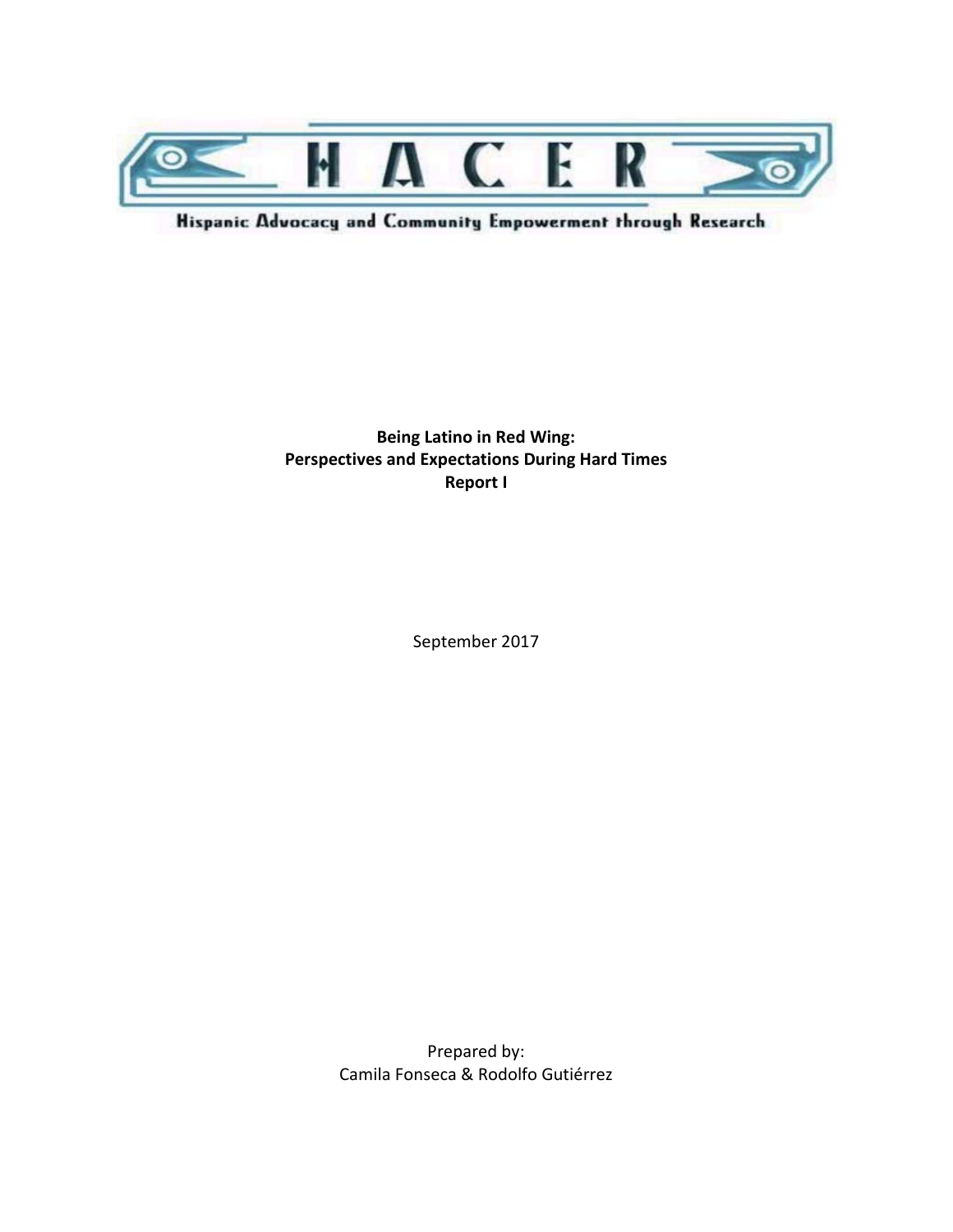#### **About Hispanic Advocacy and Community Empowerment through Research (HACER):**

HACER's mission is to provide the Minnesota Latino community the ability to create and control information about itself in order to affect critical institutional decision-making and public policy. General support for HACER has been provided by Minnesota-based philanthropic organizations and the Minnesota Council of Nonprofits. Executive Director: Rodolfo Gutierrez

**HACER** 2314 University Avenue E Suite 20 Saint Paul, MN 55114 651-288-1140 [www.hacer-mn.org](http://www.hacer-mn.org/)

This report is not copyright protected. However, AMA must grant permission for the reproduction of all or part of the enclosed material, upon request. Information reprinted with permission from other sources would not be reproduced. HACER and AMA would appreciate acknowledgement, as well as two copies of any material thus reproduced.

This project was possible thanks to the funding received by Hispanic Outreach. The content of this report is solely the responsibility of HACER and does not necessarily represent the views of Hispanic Outreach.

#### **Suggested reference to this report is:**

Fonseca, C. and Gutierrez, R. (2017, September). Being Latino in Red Wing: Perspectives and Expectations during Hard Times.

#### **HACER Staff and Consultants:**

Rodolfo Gutierrez (Executive Director) Sara Parcero Leites (Research Associate) Camila Fonseca (Research Associate) Alexis Kleinschmidt (Development and Outreach Specialist)

**Interns and Volunteers:** Emily Gallina and Fernanda de la Torre.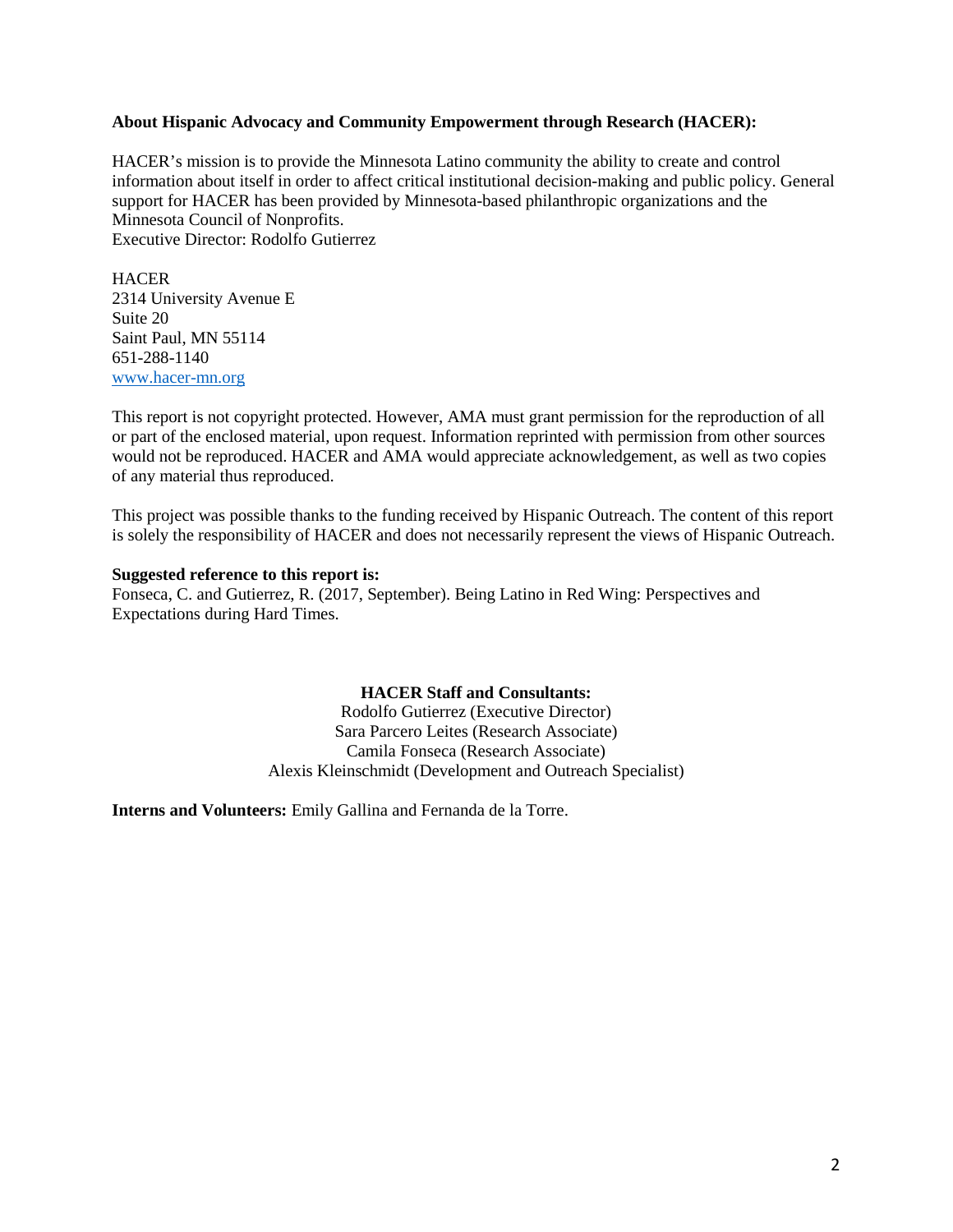#### **Being Latino in Red Wing: Perspectives and Expectations during Difficult Times**

#### **Introduction**

 $\overline{a}$ 

With the idea of having a deeper and comprehensive understanding of how the Latino communities in Red Wing live under a rather though political environment, a group of leaders were called by Hispanic Outreach (HO) to discuss the best ways in which business leaders, political representatives, police leaders, and community members and leaders could collaborate in facilitating better conditions among members of the different Latino communities who live in the city.

HO invited the Hispanic Advocacy and Community Empowerment through Research - HACER to participate in the organization and facilitation of meetings with the purpose of gathering information to develop a new survey: "Being Latino in Red Wing: Perspectives and expectations during difficult times."<sup>[1](#page-2-0)</sup> This survey will complement the recent research of Wilder Research (Hispanic/Latino Needs Assessment Survey). HACER gathered a group of people who represented the leaders in Red Wing and asked them to participate in the design of the survey. The survey was intended to be useful in answering specific questions on security, health care access, safety, labor and housing as the community could perceive them within a series of elements that have to be attended. The questions also represent intervenient variables in defining how well those communities of Latinos fit in Red Wing and its mainstream population.

The Questionnaire (see Appendix A) was designed considering different areas of interest, and trying to avoid repetitions from the previous survey conducted by Wilder Research. Once the questionnaires were finished, and the households of Latino families were identified, HO organized a group of people to administer the survey door-by-door along the city in July.

In total, 108 individuals completed the survey, and all of them consider themselves as Latinos or Hispanics. The number of women outweigh the number of men in almost 1.6 times. Participant's age ranged from 18 and 56 years, with most respondents being between 32 and 38 years old. Median ages by sex were 36 years for men, and 36 for women.[2](#page-2-1)

The sample represents 14.7% out of the estimate of 739 individuals of Latino origin living in Red Wing in 2015. If each respondent is considered as a member of a different household, then we will have a sample of 53% of the entire households with Latino person listed as the head of

<span id="page-2-0"></span><sup>&</sup>lt;sup>1</sup> Also known in Spanish as "Ser Latino en Red Wing: Perspectivas y expectativas en tiempos difíciles"

<span id="page-2-1"></span> $<sup>2</sup>$  The American Community Survey from the Census Bureau - ACS estimates that the median age for men</sup> is 18.6 years, and 34.2 years for women among Latino residents in Minnesota.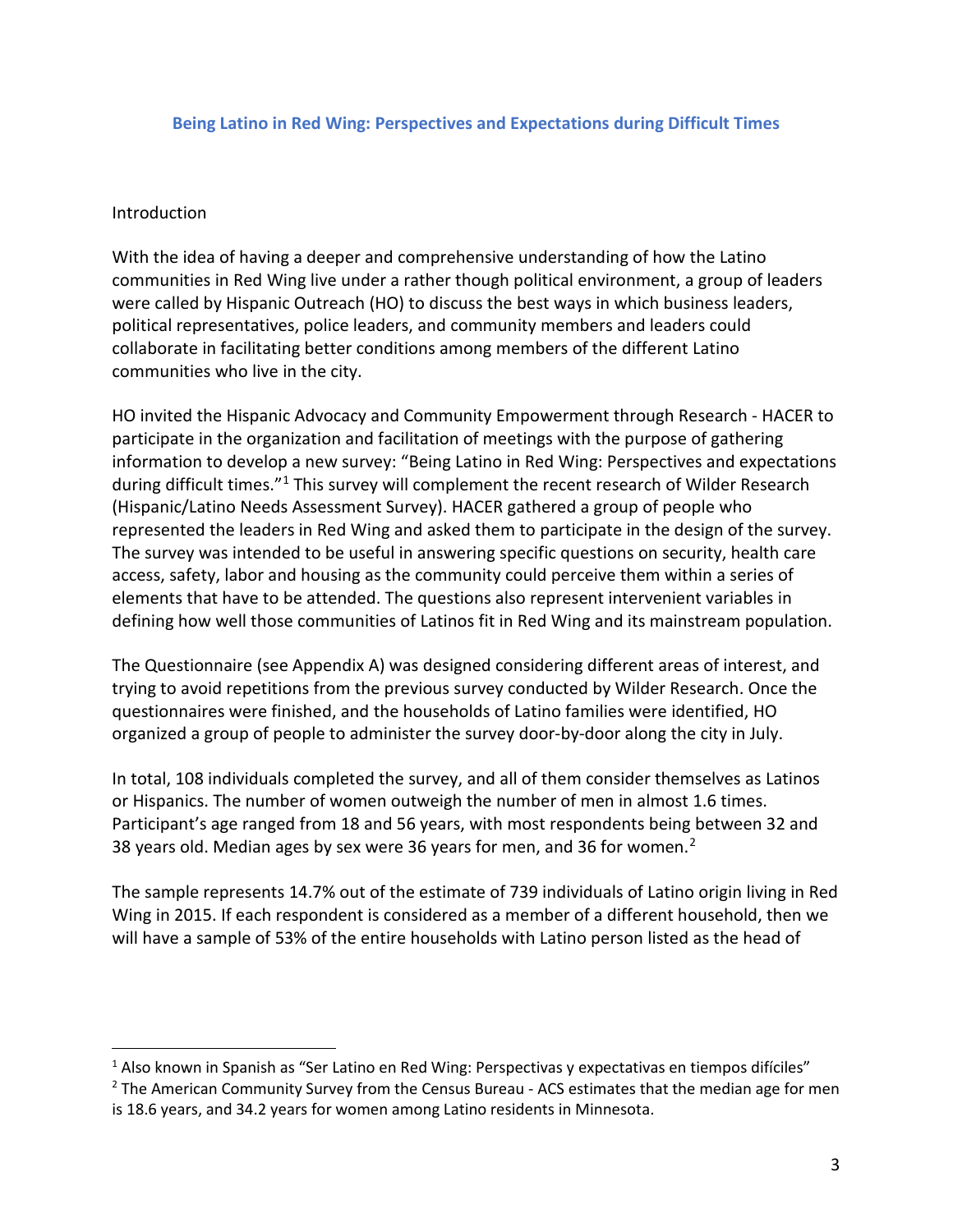household (206).<sup>[3](#page-3-0)</sup> Except for one individual born in the U.S., all respondents are foreign born and mainly from Mexico (see Figure 1).



# **Figure 1. Country of Origin**

Note: Others include Colombia, Dominican Republic, Ecuador, Honduras, Panamá, Perú, Salvador and the U.S. Five individuals did not respond. Source: Survey "Being Latino in Red Wing"

Spanish is the spoken language at participants' home. In the sample, 90% of the households only speak Spanish at home, 5% only speak English, and 5% speak both languages. This was expected given that most of the participants are from a Spanish-speaking country. Despite of speak Spanish at home, 68.5% of participants do speak English (see Figure 2). Nevertheless, 69% of them stated that they are not completely fluent.

 $\overline{a}$ 

<span id="page-3-0"></span><sup>&</sup>lt;sup>3</sup> The actual number of households estimated from the survey is accurate as no information was repeated among respondents when asked to define their household, including members of the household and their ages, respectively. ACS, estimates 2011-2015.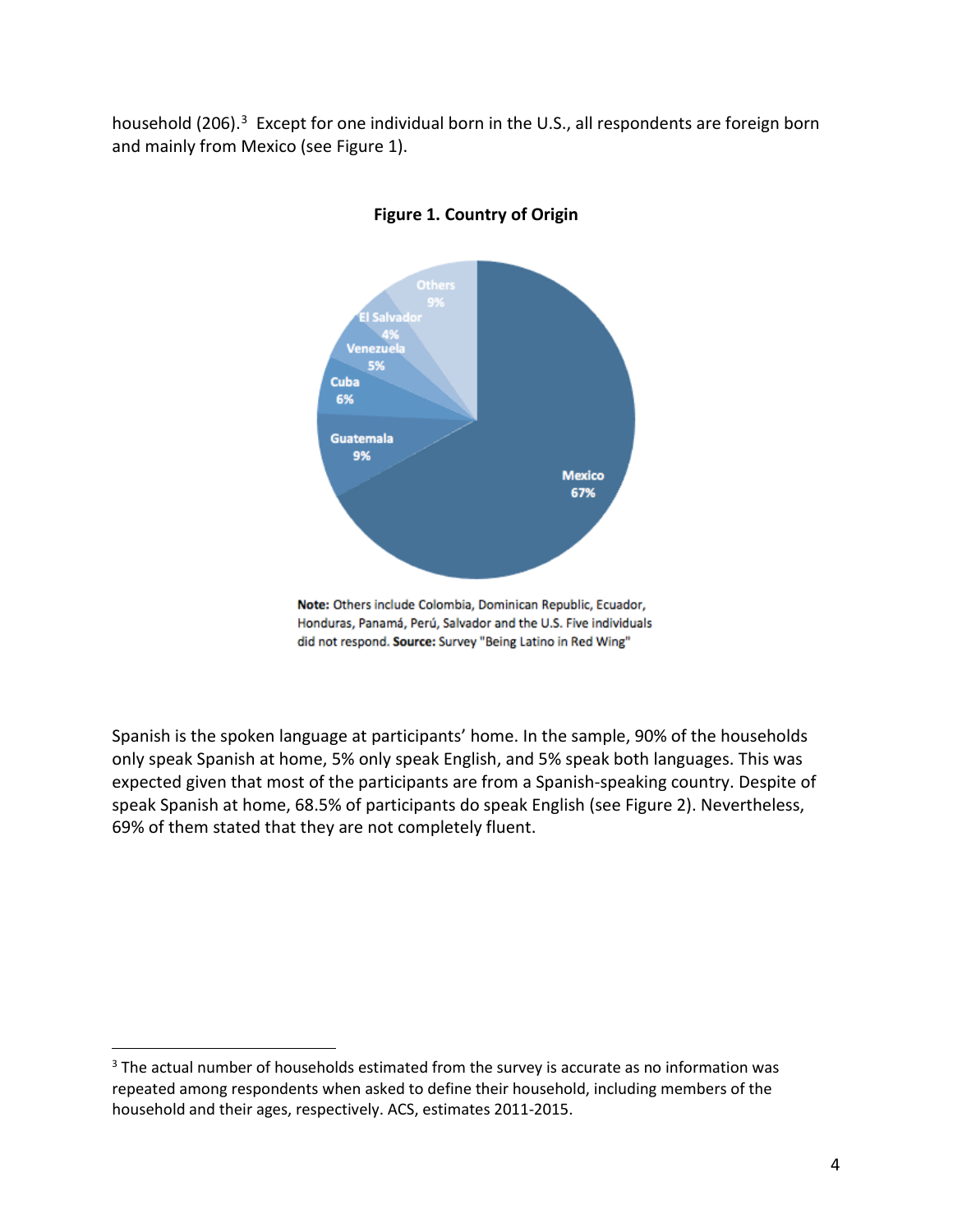

**Figure 2. English speakers and their fluency**

Source: Survey "Being Latino in Red Wing"

Regarding their level of education, half of the participants have attained at least high school. 18.5% of participants have high school diploma, almost 10% completed college and only 5% have a Masters or PhD degree. Only 1% indicated not having any schooling experience (see Figure 3).



**Figure 3. Education Level**

Note: Middle School or less includes Middle school, some middle school and elementary. Source: Survey "Being Latino in Red Wing"

Of the total sample, 98 individuals reported annual income, and of those 42% live below the poverty line (\$25,000 or less). An additional 46.9% of individuals reported to have incomes between \$25,000 to \$49,999. Households in this sample have on average four individuals (see Figure 4, panel a). Households with lower earnings tend to have a higher size (between 4 to 6 individuals), while households with higher earnings tend to be smaller (2 members).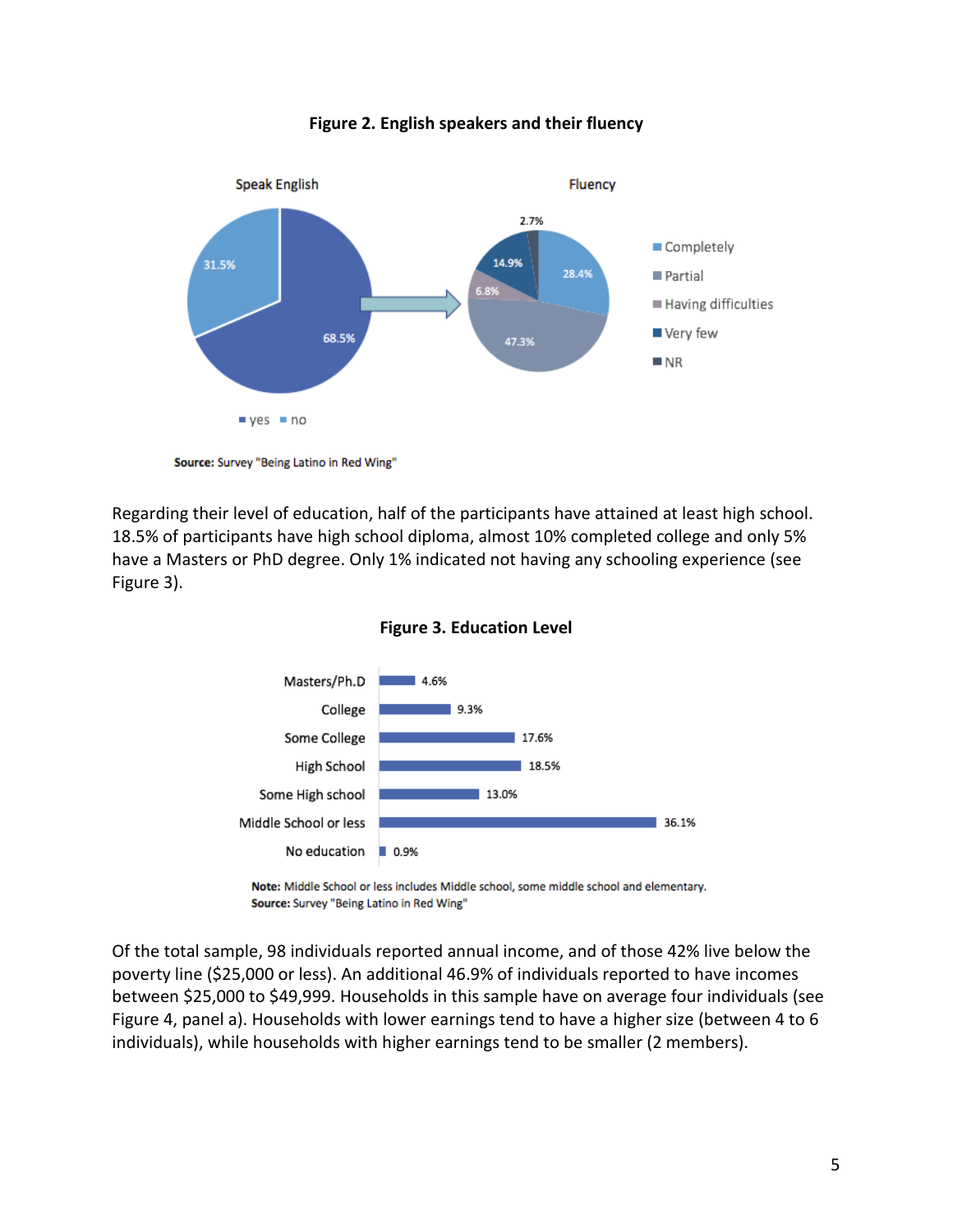Out of the total sample, 82 participants have children. Most of them have two (31.7%) or three (30.4%) kids and live with an annual income between \$25,000 to \$49,999 (see Figure 4, panel b). It is worth to mention that households with four children represent 11% of the sample, and most of them reported an income below \$15,000.





Note: 53 individuals did not respond the question regarding number of individuals in the hosuehold. 26 individuals do not have children. Source: Survey "Being Latino in Red Wing"

Respondents reported in total 194 children. These kids have on average 13 years old, but the sample age ranges between three months and 36 years (parents did not report the age for 62 children). Of those whose gender is reported (138 individuals), 47.8% are females and 52.2% are males. Out of 138 individuals, 91 were born in the U.S., of them 38 are from Red Wing, and other 22 from Minnesota (without specifying the city). The rest were born out of the U.S., mainly in Mexico (32 children) and other countries in Latin America such as Guatemala, Venezuela, Ecuador, El Salvador and Cuba. In total, 162 children live currently in Red Wing. Unfortunately, for 112 individuals the education level was not reported. For those who did, half are in primary and middle school, 15.8% in high school, 3.7% in college and 6.1% at the university.

Most of the participants have been living in the U.S. for more than five years. In particular, 66.7% of them stated to live in the U.S. for more than 10 years (see Figure 5 Panel a). When asking them about their time living in Minnesota, 55.6% of participants have been in the state for more than 10 years (see Figure 5 Panel b), most of them have been living for 16 to 18 years. Close to 5.0% percent of participants have been living in Minnesota for 20 years or more.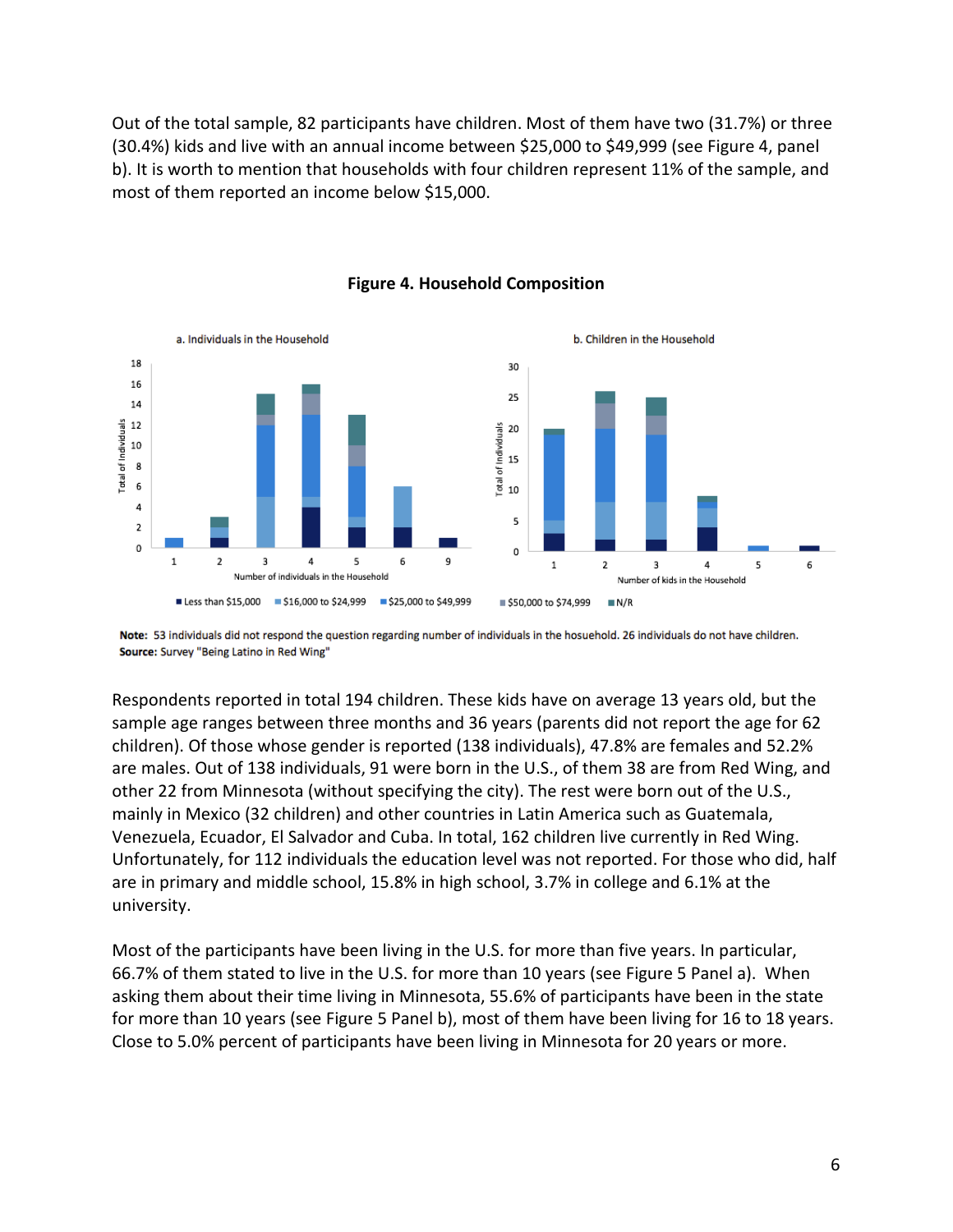

#### **Figure 5. Time living in the U.S. and in Minnesota**

Note: Six individuals did not respond for Panel a. Source: Survey "Being Latino in Red Wing"

Of all respondents, 96 have moved to Red Wing. Of them, 33.3% moved to the city less than five years ago and 31.3% moved between 14 and 17 years ago. It is important to note, that most of those who moved recently came another part in the U.S., while most of those who have been living in Red Wing for a long period of time came from other countries, specially from Latin America. Around 65% of those who moved into the city less than five years ago came from other U.S. city or state highlighting Florida and Arizona. The remaining 35% came from Guatemala (17.4%), Mexico (13.0%) and Venezuela (4.3%). Of those who have been in Red Wing for 14 and 17 years, 43.3% came from Mexico, close to 20% came from other parts of the U.S. and the remaining from countries such as Ecuador, Guatemala and Peru.

When asking the people about the reasons of living in RedWing work was the most important followed by having family in RedWing. 66 individuals chose only one option, 26 chose two options, and 10 chose three options or more. 20.4% stated to being in RedWing only because of the family and 15.7% because of their job. In addition, 16.7% of participants picked both options, work and family, as their reasons. Some participants also stated other reasons for being in the city such as "like RedWing" and because it "is a small place, very pretty and very calm." Overall, participants feel well received, 91% of



Work (32.93%) I have family in RedWing (29.34%) Mine/My family safety (16.77%) School District (5.99%) I have friends in RedWing (5.39%) Other (9.58%)

them reported to feel very well received (53%) or well received (38%). Most of those who do not feel received (9% of the sample) stated having felt discriminated against as well as a racist environment. Other aspects mentioned by participants include cultural reasons, the weather, few employment opportunities and few shops.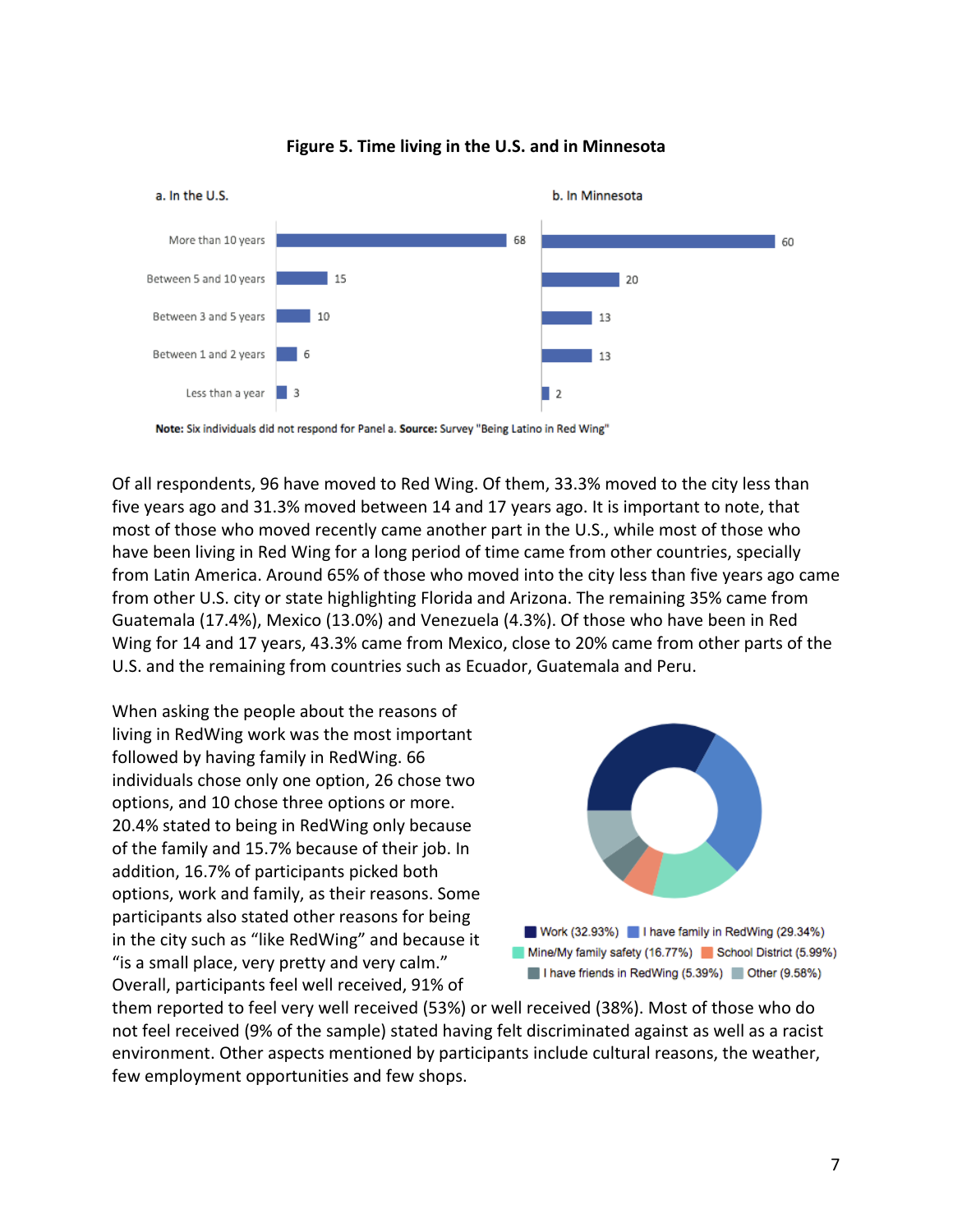70% of participants reported feeling welcome in RedWing. Those who feel that some changes will improve the way they feel about being welcomed in the city reported the necessity of having a place to share information about the Latino community in RedWing, and to make all the information available in Spanish. In addition, it is important to include bilingual staff in community organizations to better serve community members. For others, it is also important to create activities to integrate the Latino community, issue drive licenses, and have more education, employment conditions and housing. In addition, some participants stated that the change should come from each person. Every person in the community should be more involved and participate in activities and "be able to provide something". Participants stated that those changes should be responsibility of the government, the governor and the major, but they also highlighted the responsibility of all the community members.

Despite recent events at the international, national and local level, safety perceptions in RedWing have not changed for 56.4% of participants. Nevertheless, 18.5% reported having changed their safety perceptions due to the new administration and recent changes in laws. Participants reported to feel unsafe in public spaces, to be afraid, to perceive more violence, to perceive more aggressive behaviors towards Latinos. 25% of participants did not respond to the question. It is important to notice that being afraid is general feeling among all participants with incomes below \$50,000 regardless of the level of education. Being afraid includes "living with fear", "fear of deportations and separation of families", and "We don't want to go to the events because we don't know if immigration officials are going to show up and arrest us".

Half of the participants stated their opinions on how to improve safety among Latino communities living in RedWing, among them we found that there is a huge need for driver licenses or licenses for Hispanics as well as better ways of communication with the community and the police. Some participants stated to have more information about what you can and cannot do and have information available in Spanish. Some others stated the possibility to make government offices more accessible for legal processes or immigration legalization. Other opinions to improve safety include install cameras on streets and parks, and have more buses. Finally, it is important to highlight that some participants recognized that safety improvement is not only a matter for the authorities, but also a matter for the members of the community, they mentioned that community members should be more active and involved in knowing what is happening in the City and the necessity to educate them all to reduce discrimination.

### **Communication and Transport**

Social media is the most common way for the participants to keep up with news and information about local problems. Social media is followed by receiving information from family members, friends and colleagues from work (see Figure 6). Only one person mentioned the preference for personal research on online databases and organizations websites.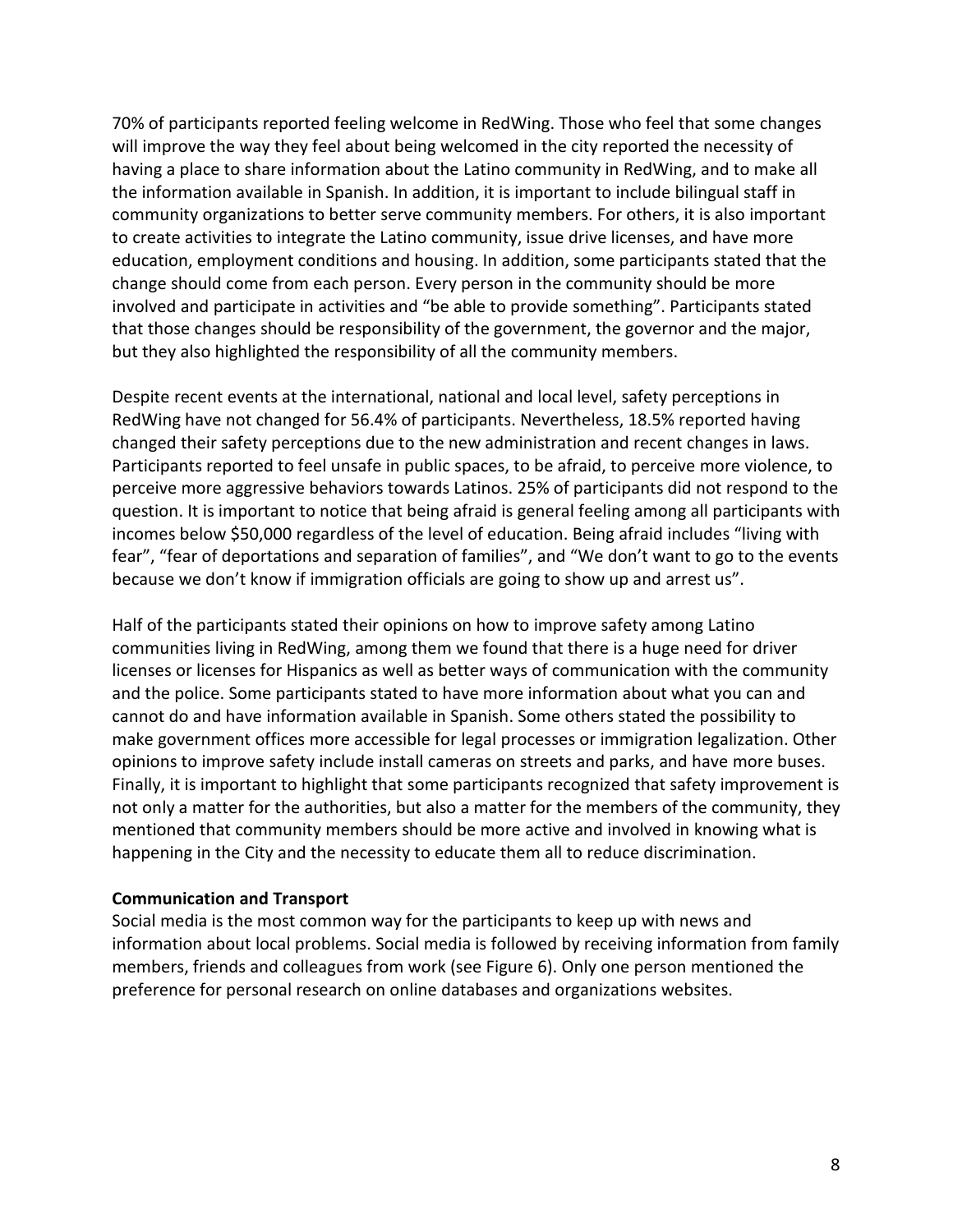### **Figure 6. Ways to Keep up with Local Problems**



Out of total participants, 106 individuals have heard about services to Hispanics (Servicios a los Hispanos). Of them, 77 individuals have used the services they offer to the community such as document translation, internships, tutoring, and orientation to rent a house and advice among others. If there had been a welcome center when the people arrive to RedWing 84 out of 108 individuals would have visited it.

Regarding transportation, 93% of participants use their car to go to school or work but only 80% have their own car. Very few participants use public transportations, and most of them use it because they do not have a car, or because they do not drive or do not have a driver's license or because the car is not working well. Most of the participants reported that the public transportation and communication in RedWing could be improved to better serve the Latino community by having more information available in Spanish and by having bilingual personnel. Some others also stated the importance of increasing the number of buses and routes to reduce the time of waiting a bus and the time spent in it.

### **Housing and Living Conditions**

Of 105 respondents, 60% rent the house they live in. 83% reported that with the income that they earn, they can pay the rent or the mortgage of the house. 93 out of 103 did not experience any problem when buying or renting the house. Those who experienced problems mentioned not having a Social Security Number (SSN) - which increases the price of the property –, having not enough money and the difficulties to get a loan from the bank. Of all respondents, 19 individuals share their house with another family – one more family or relatives such as parents or siblings - to reduce costs.

Most of the participants feel safe in the neighborhood (104 out of 108), those who do not feel the same highlighted the consumption of drugs and the vandalism as the reasons for not feeling safe. Similarly, 105 individuals feel safe at their home, those who do not feel safe attributed it to the drug consumption, and the fear of thinking about immigration officers knocking at the door.

Almost 90% of participants do not know any housing support program in RedWing. Those who know about them mentioned Excel Energy to pay electricity, House Inspection Program, Maple Hills, and Service for Hispanics.

Lastly, when talking about the problems related to housing, participants of the Latino community highlighted the lack of SSN and credit scores as well as the immigration status.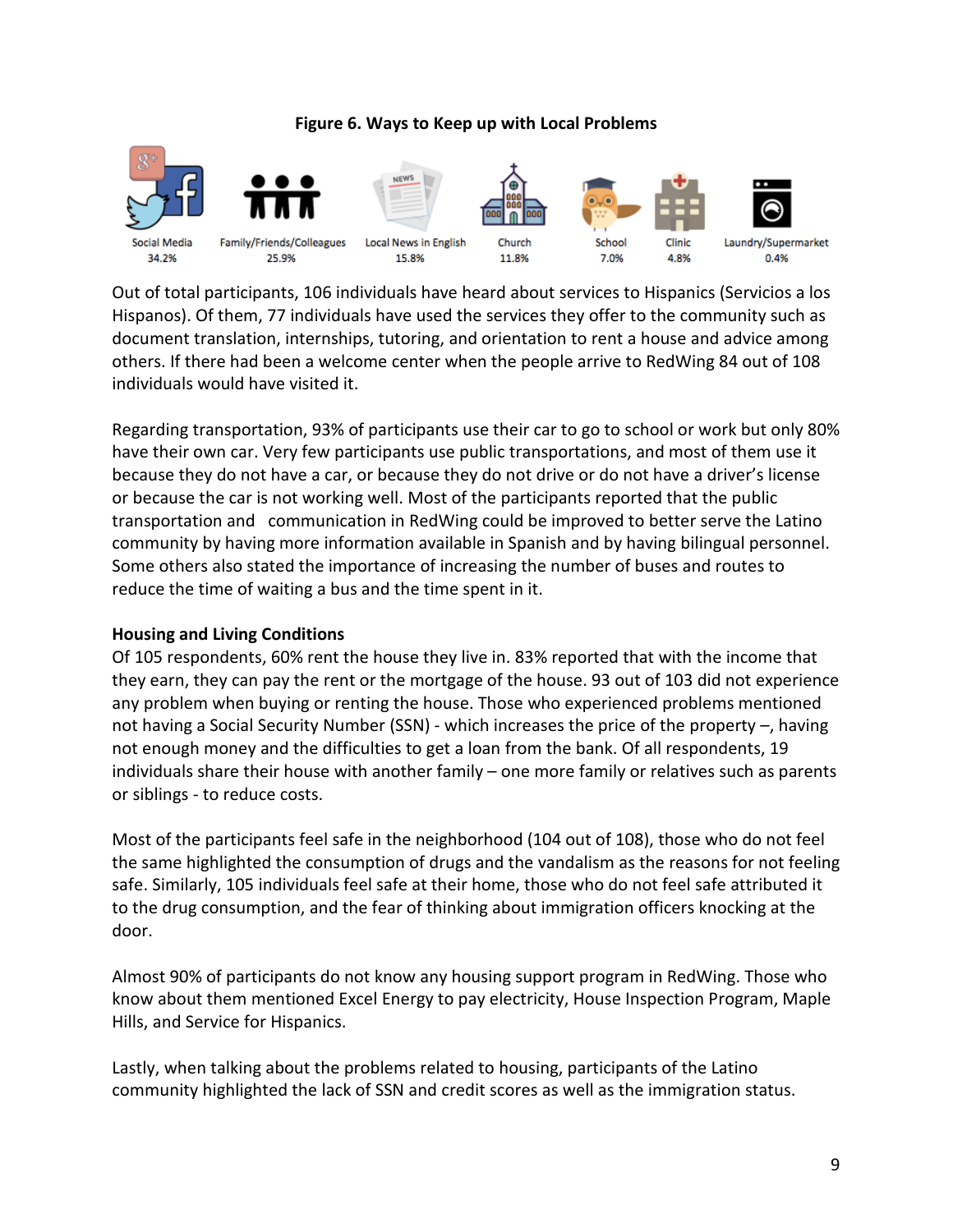Some others expressed their concerns about the small sizes and the high prices of the properties as well as the lack of credit. Some others mentioned the language barriers when buying or renting a house.

# **Education**

 $\overline{a}$ 

Almost 80% of participants believe that there are enough opportunities to learn English. Nevertheless, only 44 participants stated that they or/and a member of the family are going to school or taking English lessons (see Figure 7). Despite having enough opportunities participants mentioned they cannot take advantage of them because of the lack of time, [4](#page-9-0) or because the methods used are not effective.



**Figure 7. Going to School or Taking English Lessons**

20 out of 62 respondents have participated in a program to learn English as a second language (ESL), most of them think that the program is useful and it has helped participants to understand the language, and to hold a conversation in English. Two individuals stated that sometimes schedules are hard, and the need to advance faster. Another individual reported that teachers do not start with the basics because there are some people with some English knowledge.

Most of participants consider that the school system is adequate for themselves and their families (91.5% out of 82 participants). The system satisfies the needs of parents and kids by improving their English skills and the intellectual development of kids. Those who are not satisfied reported classes being very late and the time being not enough as well as having one teacher for a big group and not enough teachers to provide adequate lessons considering participants' different English level.

Out of 55 respondents with kids in school, 54 individuals think that school share news and communicate well with them. In two cases, they mentioned that the communication is in Spanish or through an interpreter.

Note: Other relatives include grandchild, siblings and nephew. Source: Survey "Being Latino in Red Wing"

<span id="page-9-0"></span><sup>&</sup>lt;sup>4</sup> Because of work or because classes are very hard to match with the work schedule.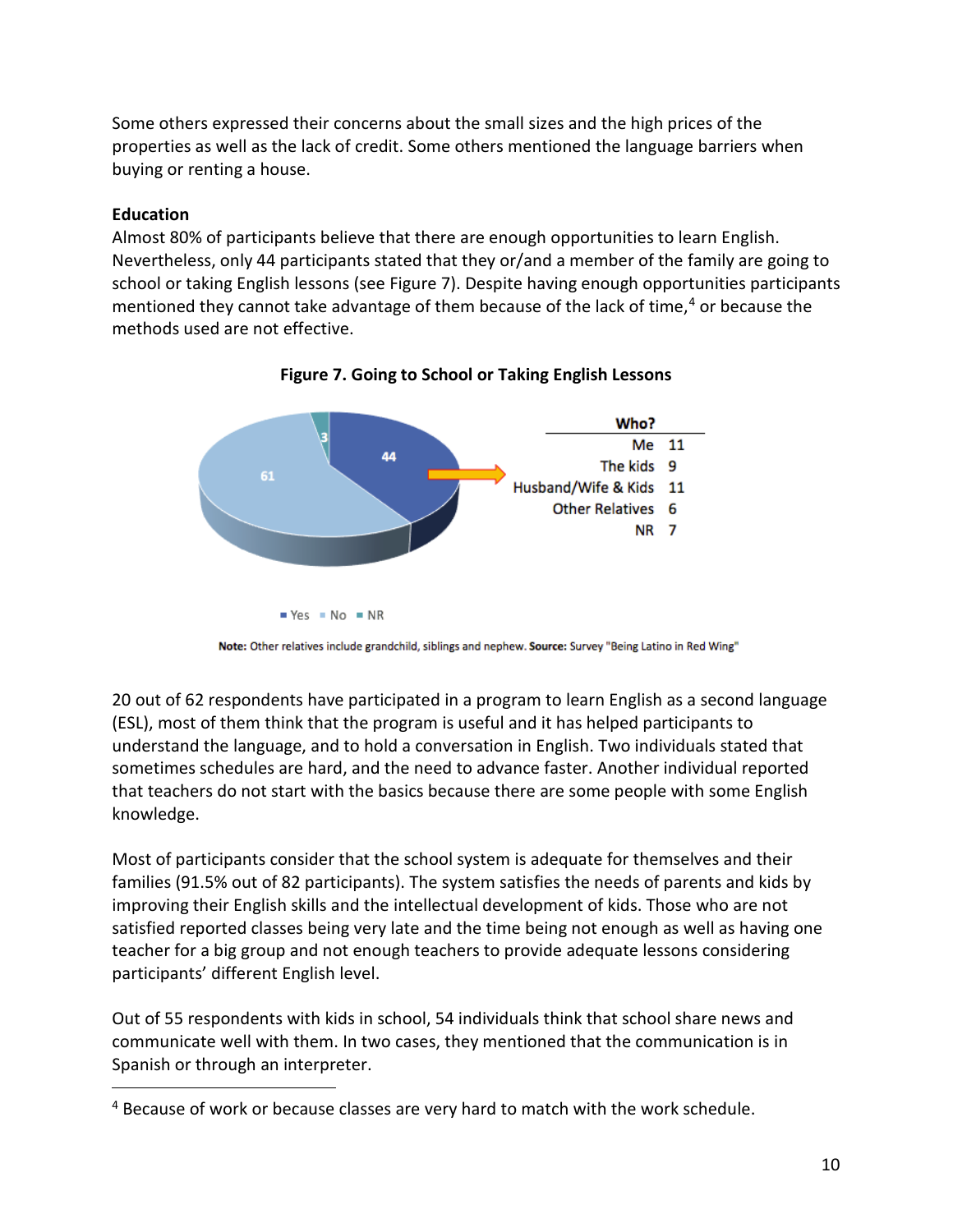Among the most urgent problems that need to be solved in the schools, participants mentioned the following:

- Racism / discrimination
- Bullying
- Teenagers drug use
- Not having bilingual staff / more communication in Spanish
- Discipline / follow the rules
- More police or security guards
- Transportation

### **Spanish Services**

35% of participants need an interpreter. In most of the cases the interpreter is needed at medical facilities – hospitals, clinics, doctor's appointment. In few cases, the interpreter is needed for government offices, at court and at the workplace.

When using interpretation or translation services, the major problem Latinos face is the lack of interpreters or bilingual personnel at the facilities they used. Sometimes, they have to wait for a long time to find someone that can help them or can understand what they are saying. In addition, some interpreter/translators are not good enough and do not provide the real message. In order to solve these problems, participants mentioned to improve training for interpreters and hire more of them, as well as increasing bilingual staff working at the different agencies. In addition, some participants recognized that they also need to learn English.

# **Work environment**

87.9% of participants have a job and 76.6% think that their native language is not an impediment for professional growth. Those who think it is an impediment mentioned that not knowing English had prevented them from getting better positions (such as becoming managers), and better salaries.

The majority of participants feel supported and safe in their workplace (see Figure 8). Some feel that they have equal opportunities and half of participants think that they can advance professionally. It is important to note that in neither case the percentage reaches 80%. Few participants reported to have support services such as interpreters and material available in Spanish.

Regarding the problems that Latino workers face in RedWing, participants highlighted the matter of not having documents such as ID or driver's licenses, SSN and work permits; and language barriers.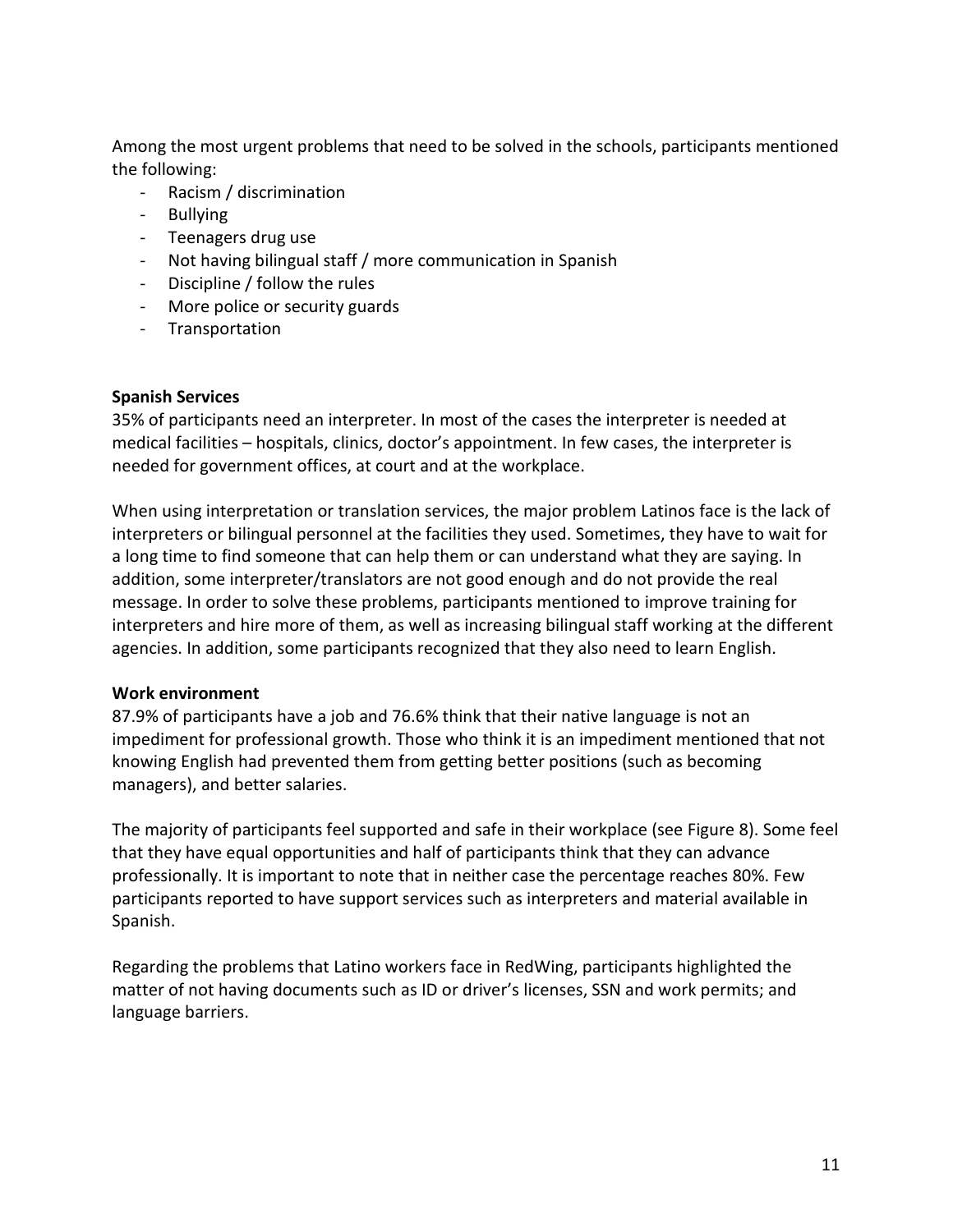



Note: 107 individuals answer the questions about work environment. Source: Survey "Being Latino in Red Wing"

### **Health**

The Latino community faces many problems in matters of health. One of the main problems is not having access to medical insurance due to high prices and for not having SSN to apply for it. This translates in accessing health services at a higher cost on not accessing them at all.

#### **Law Enforcement**

83.2% of participants believe that the Police Department of RedWing is doing everything to improve communication with the community. Nevertheless, 15% do not feel the same. In order to improve communication there should be information available in Spanish and more bilingual staff. They also mentioned that police officers should be more cordial, honest, and respectful as well as less racist.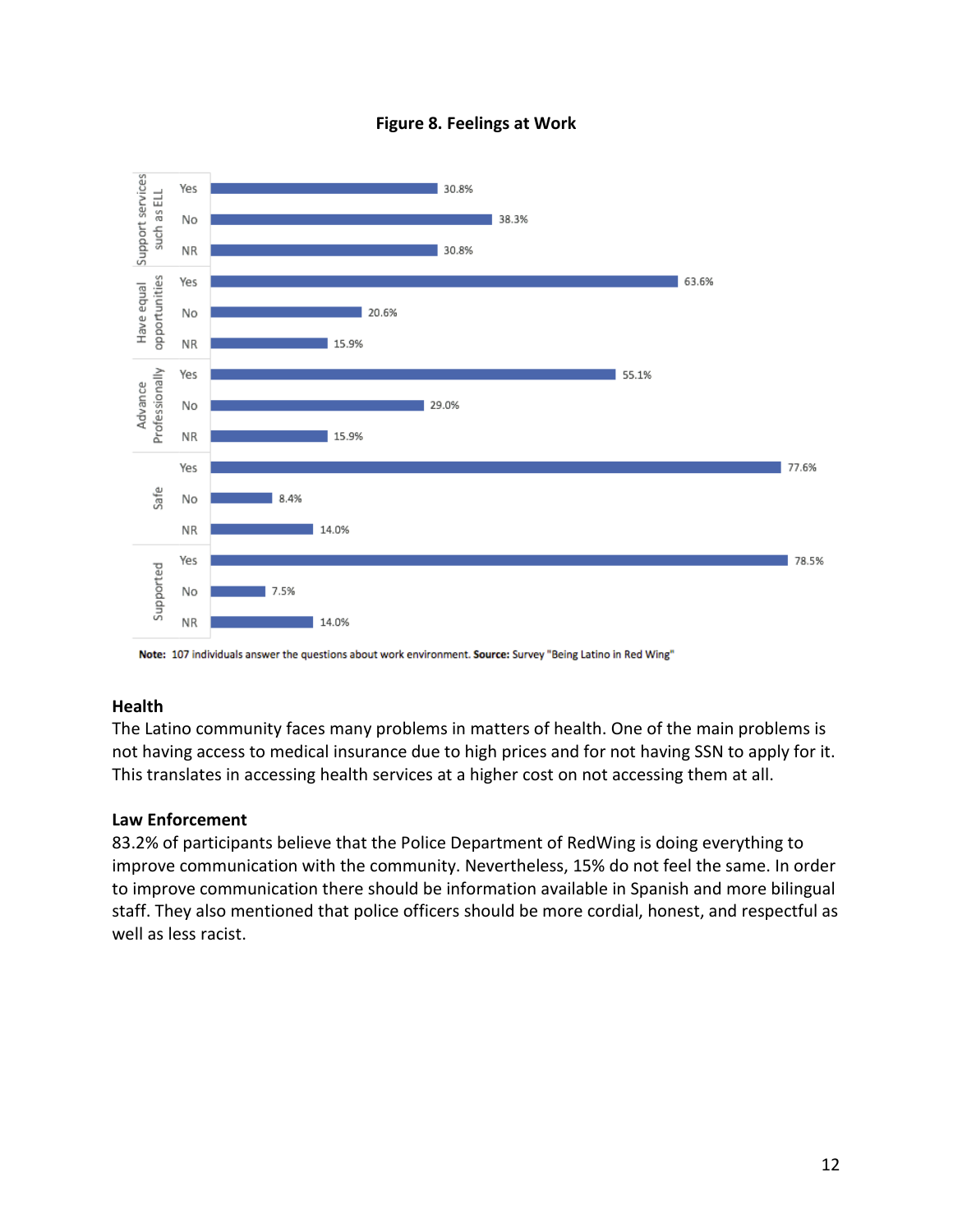### **Appendix A. Questionnaire**

*Thank you for volunteering to take this survey sponsored by Live Healthy Red Wing and Hispanic Outreach of Goodhue County. The survey will be used by these groups, and other group of people, to identify what is the perspective that the diverse Latino Communities have with regards of different issues, such as security, education, housing, and other. We look forward to contributing in working together with you, other Latino leaders and local representatives in order to solve the most urgent matters affecting our communities in Red Wing. Your participation is really important, and your answers will be computed with several other responses, with entire respect to your personal information, which won't be included in any report.*

*The following demographic information will not allow for you to be identified. These answers are optional. You can choose not to answer any of the questions.*

### **DEMOGRAPHIC INFORMATION:**

- 1. How would you define yourself?
	- $\square$  Female
	- $\square$  Male
	- $\square$  Transgender
	- $\Box$  Other
- 2. What is your age?
- 3. Do you consider yourself Latino or Hispanic?
	- □ Yes
	- $\square$  No
- 4. What would you consider defines your race? (the person conducting the interview will explain)
	- □ White
	- $\Box$  Black or African American
	- $\Box$  Native American
	- $\Box$  Asian/Pacific Islander
	- $\Box$  Multiracial/Biracial
	- $\Box$  Other
- 5. Where were you born?
- 6. If born in another country, how long have you been living in the US?
	- $\Box$  Less than a year
	- $\Box$  1-2 years
	- $\Box$  3-5 years
	- $\Box$  5-10 years
	- $\Box$  More than 10 years
- $\triangleright$  How long have you been living in Minnesota?
- If you moved to Red Wing, when? \_\_\_\_\_\_\_\_\_\_\_ Where from? \_\_\_\_\_\_\_\_\_\_\_\_\_
- $\triangleright$  How long have you been living in Red Wing?
- $\triangleright$  Have you ever lived in a different country other than U.S. or your country of origin? If yes, where?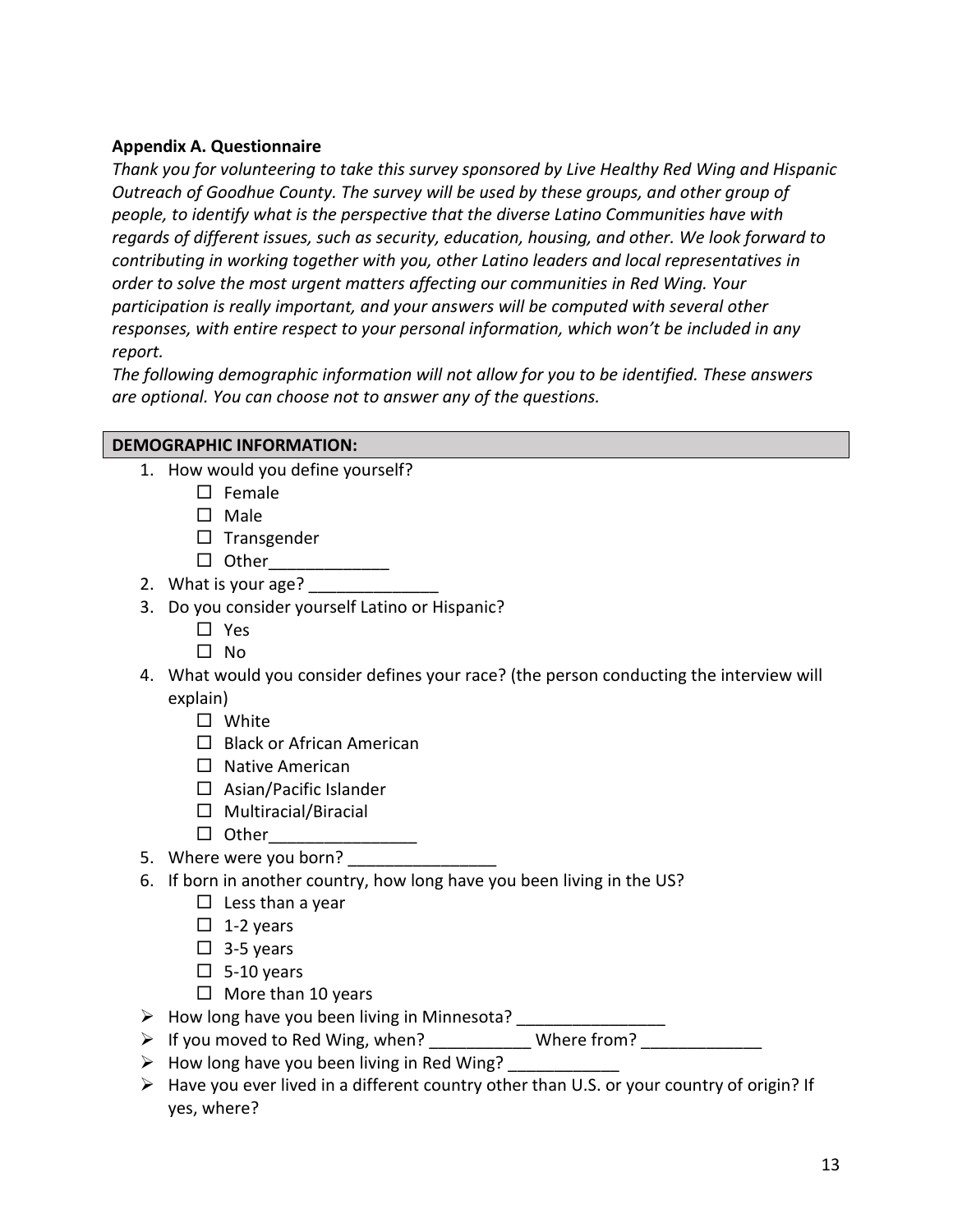- 7. What language do you usually speak at home?
- 8. Do you speak English?
	- □ Yes
	- $\Box$  No
	- $\triangleright$  If yes, how fluent are you?
		- $\square$  Completely
		- $\square$  Partially
		- $\Box$  Have difficulties
		- $\Box$  Very low fluency
- 9. What is your highest level of education?
	- $\square$  Did not attend school
	- $\Box$  Some elementary
	- $\square$  Elementary completed
	- $\square$  Some junior high
	- $\Box$  Junior high completed
	- $\square$  Some high school or less
	- $\Box$  High school diploma or equivalent
	- $\square$  Some college
	- $\Box$  College graduate
	- □ Masters or Doctorate
- 10. Including yourself, how many people live in your household?
- 11. Which one of the following represents your total household income before tax (considering all income in the household?
	- $\square$  Less than \$15,000
	- $\Box$  \$16,000-\$24,999
	- $\Box$  \$25,000-\$49,999
	- $\square$  \$50,000-\$74,999
	- $\Box$  \$75,000 or more
- 12. Do you have children?
	- □ Yes
	- $\Box$  No
- $\triangleright$  If yes, how many?
- 13. If you have children, could you list where they were born, gender, age, if they go to school and their grade?
- $\triangleright$  If the answer is yes, where are the children living? Are they here in Red Wing with you?
- 14. How would you define your culture? (Mexicano, Colombiano…)

# **COMMUNITY SAFETY/RED WING COMMUNITY/IMMIGRATION ISSUES:**

- 15. Why are you choosing Red Wing as your home?
	- $\Box$  Your own/family safety
	- $\Box$  School district
	- □ Work
	- $\Box$  Family here in Red Wing
	- $\Box$  Friends living here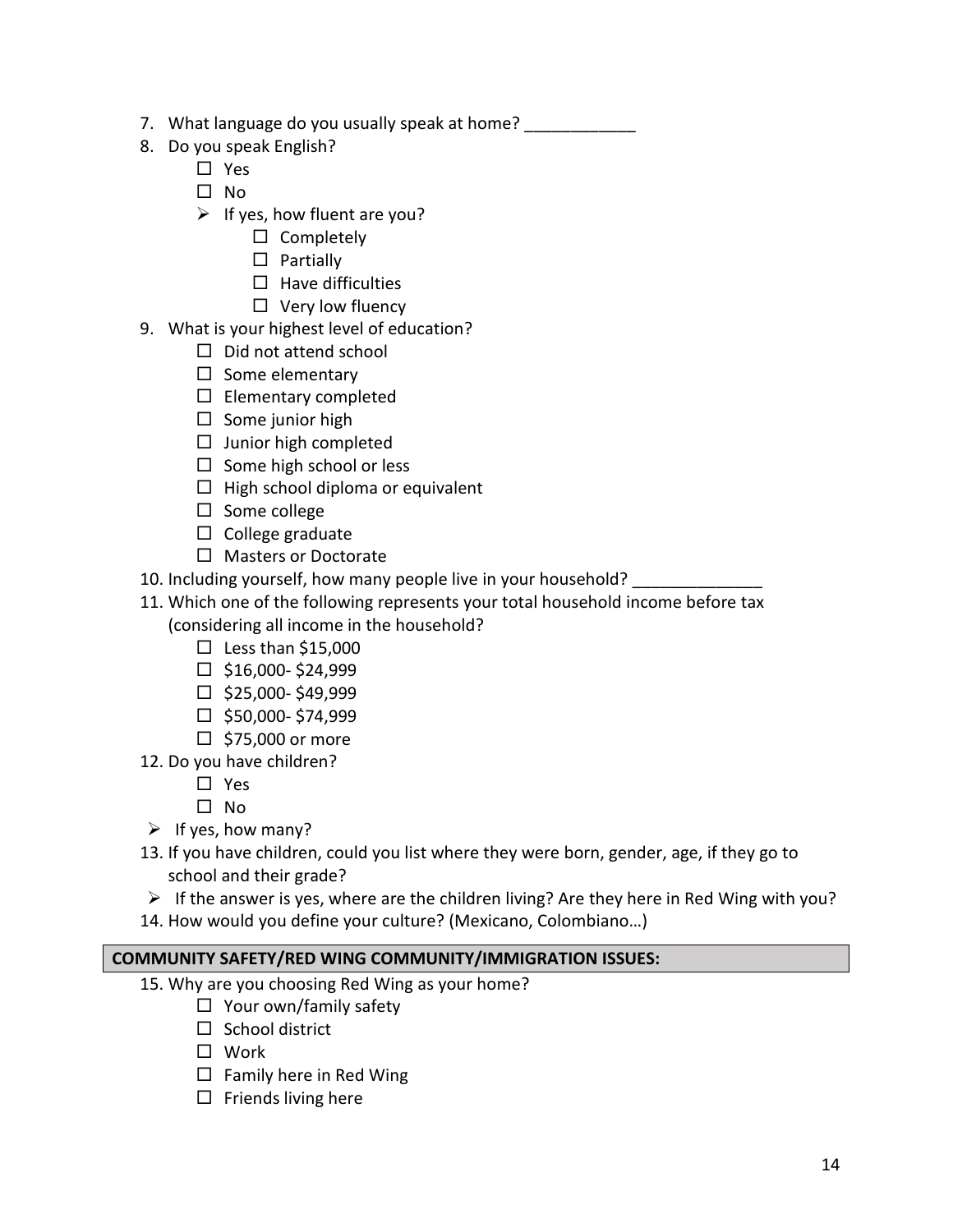- $\Box$  Other
- 16. How welcome do you feel in Red Wing?
	- $\square$  Very welcome
	- Welcome
	- $\square$  Somewhat welcome
	- $\square$  Unwelcome
- $\triangleright$  What specific environments make you feel uncomfortable or unwelcome? For example, restaurants, stores, or other businesses, government offices, etc.
- 17. Have the recent changes in national, local or international events altered or changed your perception of your own security in Red Wing? If yes, how?
- 18. Do you know of any organization in Red Wing that works with immigrant and diverse communities? How did you learn about this organization?
- $\triangleright$  In your opinion, how involved are institutions such as government offices, churches, the YMCA or other non-profits in your safety?
- 19. What is needed in order to improve the safety among Latinos living in Red Wing?
- 20. What changes would make you feel more welcome in Red Wing? Who should be responsible for this change?

# **COMMUNICATION AND TRANSPORTATION:**

- 21. How do you usually learn about local issues and information?
	- $\square$  Local newspaper in English
	- $\square$  Social Media
	- $\square$  Co-workers/friends/family
	- $\Box$  Laundry mat/grocery store
	- $\Box$  Church
	- $\Box$  Clinic
	- $\Box$  School
- $\triangleright$  Out of all these options, which one do you prefer?
- $\triangleright$  Have you ever heard of Hispanic Outreach? If so, have you used any of their services?
- $\triangleright$  If there had been a welcome center upon your arrival to Red Wing, would you have visited it?
- 22. How do you move from home to your place of work/study?
	- $\square$  Car
	- $\Box$  Carpool
	- $\square$  Bike
	- $\square$  Bus
	- Walk
	- $\Box$  Other
- $\triangleright$  If driving, do you own a car?
	- □ Yes
	- $\Box$  No
- $\triangleright$  If public transportation, why do you prefer it?
- 23. How could transportation and communication be improved in order to better serve Latino communities in Red Wing?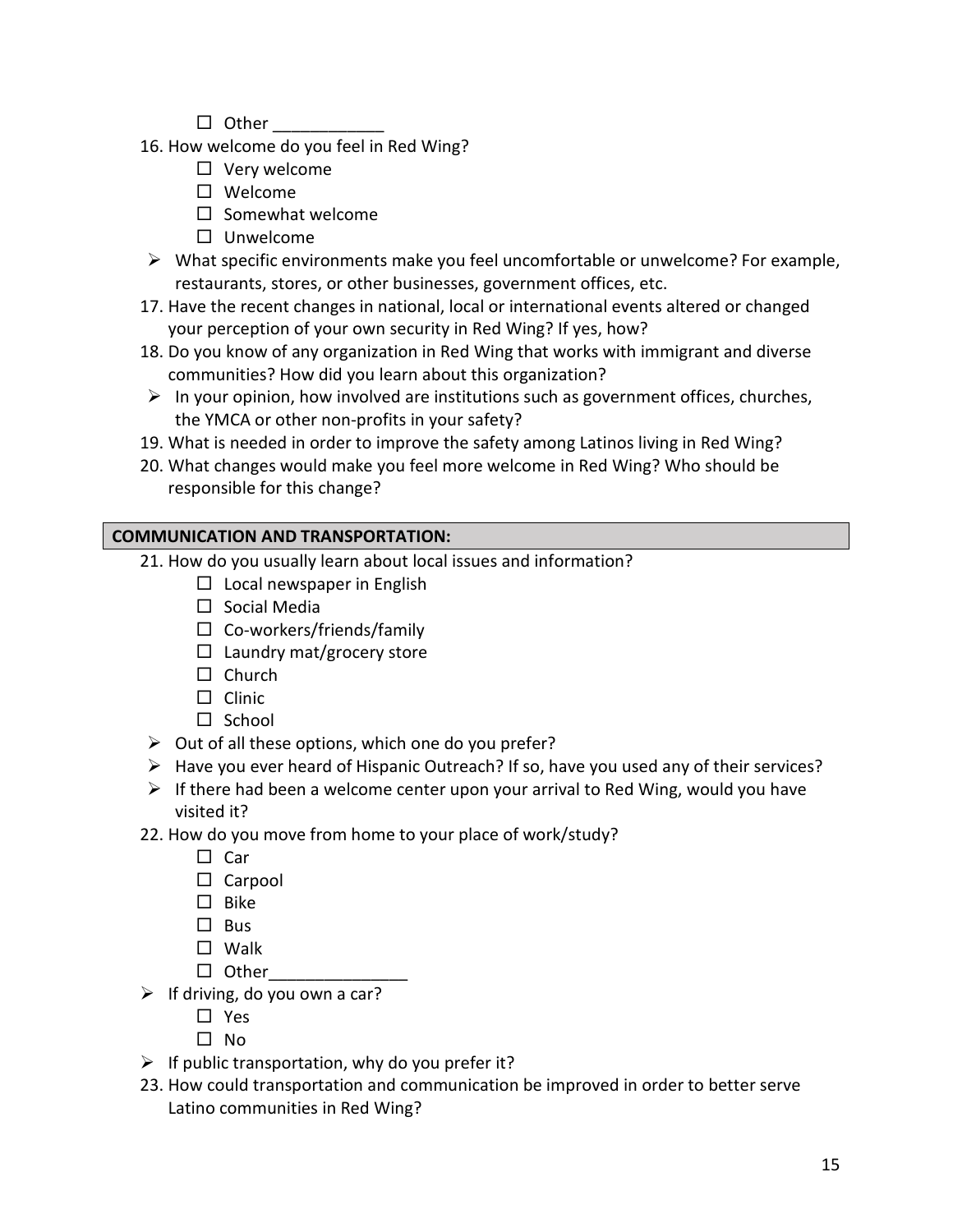### **HOUSING/LIVING ENVIRONMENT:**

- 24. Do you own or rent your house?
	- $\square$  Own
	- $\square$  Rent
- 25. Is the rent/mortgage affordable for you?
	- □ Yes
	- $\Box$  No
- $\triangleright$  Please explain:
- 26. Did you have any problems when you rented/bought your house?
	- □ Yes
	- $\square$  No
- $\triangleright$  If yes, how did you solve them?
- 27. Does your family share your house with other families?
	- □ Yes
	- $\square$  No
- $\triangleright$  If yes, how many?
- 28. Do you feel safe in your neighborhood?
	- □ Yes
	- $\square$  No
- $\triangleright$  If you don't feel safe, why do you live there? What kind of threats do you face?
- 29. Do you feel safe in your home?
	- □ Yes
	- $\Box$  No
- $\triangleright$  If you don't feel safe, what kind of threats do you face?
- 30. Are you familiar with any housing support programs in Red Wing? Housing Inspection Program, etc.
	- □ Yes

 $\square$  No

- $\triangleright$  If yes, which ones?
- 31. What are the most urgent issues for Latinos in Red Wing related to housing? Who should help solve these problems? (Example: access to housing, affordability, safety, etc.)

### **SCHOOL/EDUCATION:**

- 32. Do you or any member in the household attend public school? Is anybody taking English learning classes? If yes, who?
	- □ Yes
	- $\Box$  No
- $\triangleright$  Who?
- $\triangleright$  Do you think there are many options for you to learn English if you need it?
- 33. Do you feel the school system is appropriate for you or for your children?
	- □ Yes
	- $\Box$  No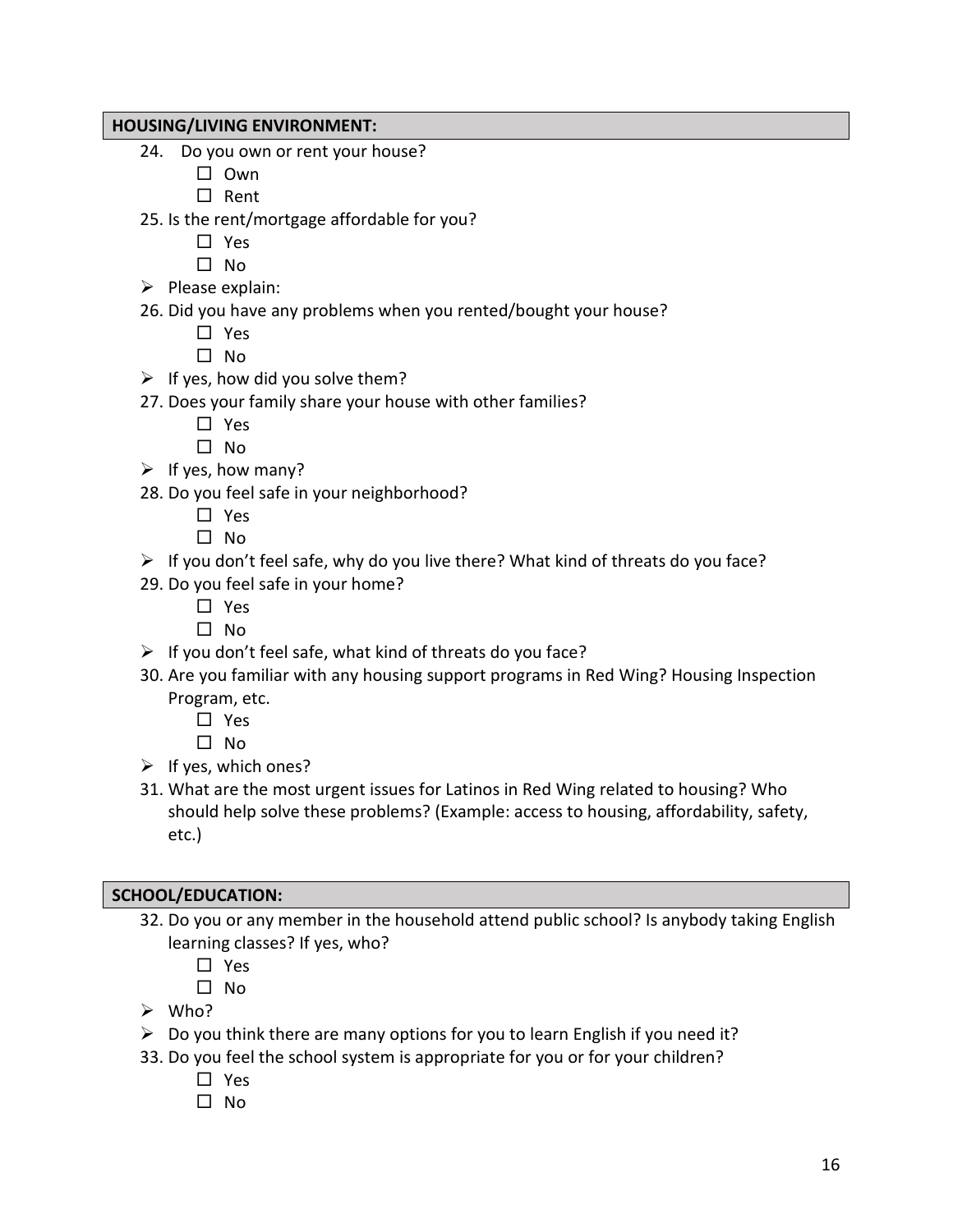- $\triangleright$  If yes, in what ways does it meet your needs?
- 34. Does your family participate in an English as a Second Language (ELL) program? If yes, does it work well for you? How?
- 35. If you have children in school, do your children share news from the school with you? Does the school communicate well with you?
- 36. What school benefits do you use?
	- $\square$  Transportation
	- $\square$  Free/reduced meals
	- $\Box$  After school activities
	- $\Box$  Childcare
	- $\Box$  Other
- $\triangleright$  If you don't use any, what prevents you from doing it?
- 37. From your perspective, what would be the most important issues that need to be addressed in the school you or your children attend?

# **TRANSLATION/SPANISH SERVICES/COMMUNICATION:**

- 38. In your daily life, do you require an interpreter?
	- □ Yes

 $\square$  No

- $\triangleright$  If yes, where do you need it?
- 39. In your opinion, what is the main problem(s) Latinos face in Red Wing when it comes to translation/interpretation services? How can that problem(s) be solved?

# **WORK ENVIRONMENT:**

- 40. Are you currently employed?
	- □ Yes
	- $\square$  No
- $\triangleright$  If yes, where do you work?
- 41. Do you think your mother language is a barrier to your advancement?
	- □ Yes
	- $\Box$  No
- $\triangleright$  If yes, explain:
- 42. In your work environment:
- $\triangleright$  Do you feel supported?
	- □ Yes
	- $\square$  No
- $\triangleright$  Do you feel safe?
	- □ Yes
	- $\Box$  No
- $\triangleright$  Do you feel you have room for advancement?
	- $\Box$  Yes
	- $\Box$  No
- $\triangleright$  Do you feel you have equal opportunities?